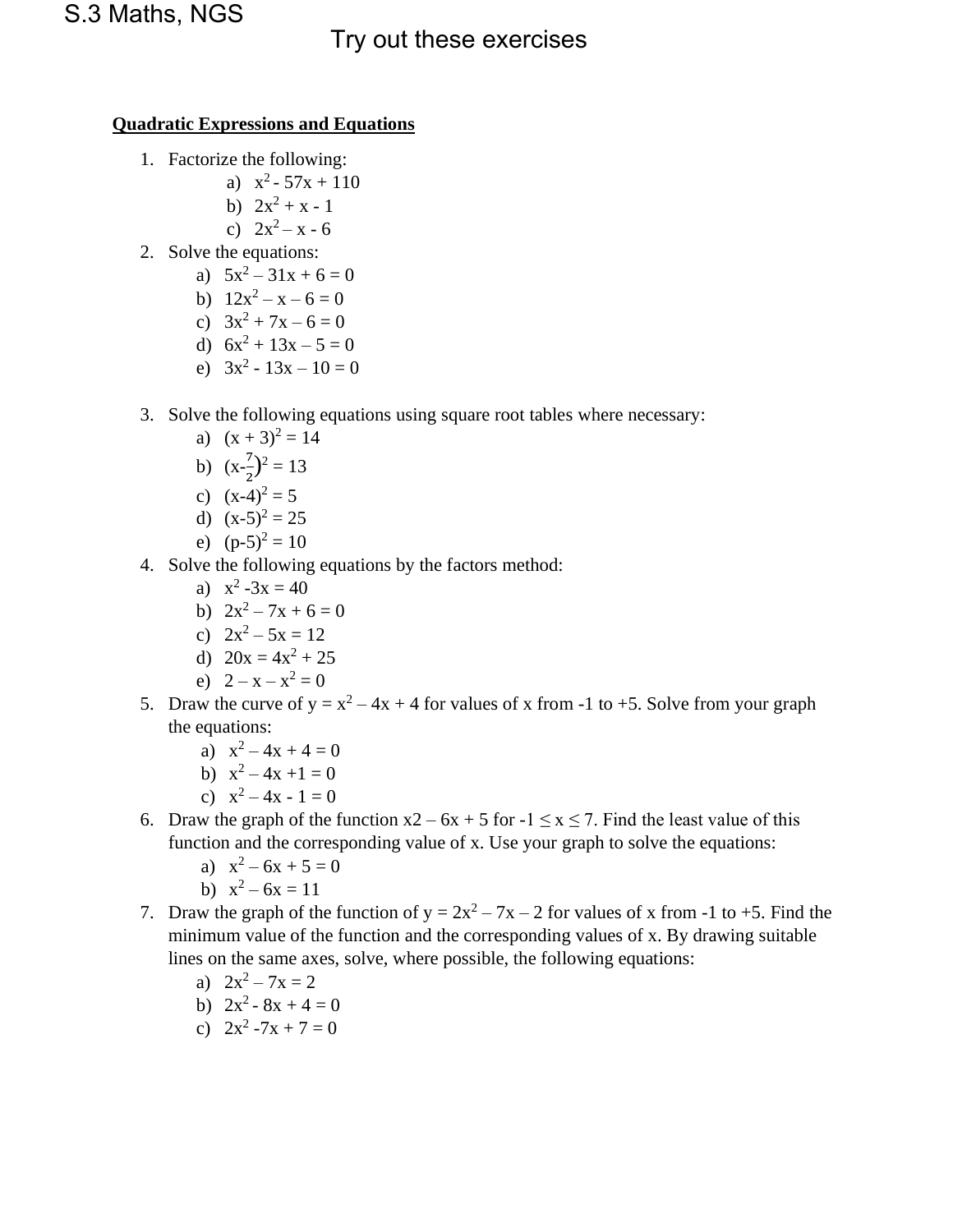## **Formulae and Variations**

- 8. Make the letters given in brackets the subject of the formulae in the following question:
	- a)  $v = u + at(t)$ b)  $d = \frac{k-m}{t}(k)$ t c)  $a = \frac{b+5c}{d}$  $rac{+5c}{d}$  (c) d)  $A = \pi r^2 h(r)$ e)  $v^2 = u^2 + 2as(u)$
- 9. Make q the subject of the formulae:  $p = \frac{16a}{\sqrt{q}}$ , Evaluate q is  $a = \frac{1}{8}$ 8 and  $p =$ 1  $\frac{1}{4}$ .
- 10. Make H the subject of the formulae:  $V = d^2\sqrt{H}$ . Find H if  $V = 1.8 \times 10^3$  and  $3.0 \times 10^2$
- 11. The time period of a pendulum is given by the formulae  $T = 2\pi\sqrt{\frac{l}{r}}$  $\frac{d}{g}$ , where T is the time in

seconds, l is the length of the string in cm and g is the gravitation pull of the earth.

- a) Make l the subject of the formulae
- b) Evaluate 1 if T = 3.3,  $\pi = 3\frac{1}{7}$  and g = 32
- 12. A runner covers a distance d km in t hours. Obtain and simplify an expression for the time T, he would take to cover the same distance if he increased his speed by 1 km/h. Make d the subject of the expression you obtain.
- 13. From the formulae *(p +*   $\boldsymbol{a}$  $\frac{1}{b^2}$  (*b - c*) = *d*, express p in terms of *a*, *b*, *c* and *d* without simplifying your answer. If  $a = 8.0 \times 10^{-3}$ ,  $b = 1.2 \times 10^{-6}$ ,  $c = 2.0 \times 10^{-3}$  and  $d=1$ , evaluate p.

## **Simultaneous Equations**

- 14. Solve the following pairs of simultaneous equations using Substitution method
	- a)  $a=b+10$  *and*  $a = 2b-3$
	- b)  $c d = 5$  *and*  $c + 2d = 7$
	- c)  $8a + b = 21$  *and*  $5a 4b = -10$
	- d)  $e = 16f + 1$  and  $e = 7f 26$
	- e)  $g 8h = 60$  and  $g + 2h = 10$
	- f)  $k + 25t = 8$  *and*  $k + 5t = 4$
- 15. Solve the following pairs of simultaneous equations using Elimination method
	- a)  $u + v = 3$  *and*  $u v = 11$
	- b)  $3x + y = 13$  *and*  $x + y = 9$
	- c)  $6c + 2d 32 = 0$  and  $4c + 3d 18 = 0$
	- d)  $7p + 2q = 15$  and  $p 2q = 9$
	- e)  $12m + 6n + 1 = 0$  and  $4m 3n 3 = 0$
	- f)  $4g + h = 16$  and  $g 3h = -22$
- 16. Solve the following pairs of simultaneous equations using Graphical method
	- a)  $2x 3y = 0$  and  $x + 2y = 7$